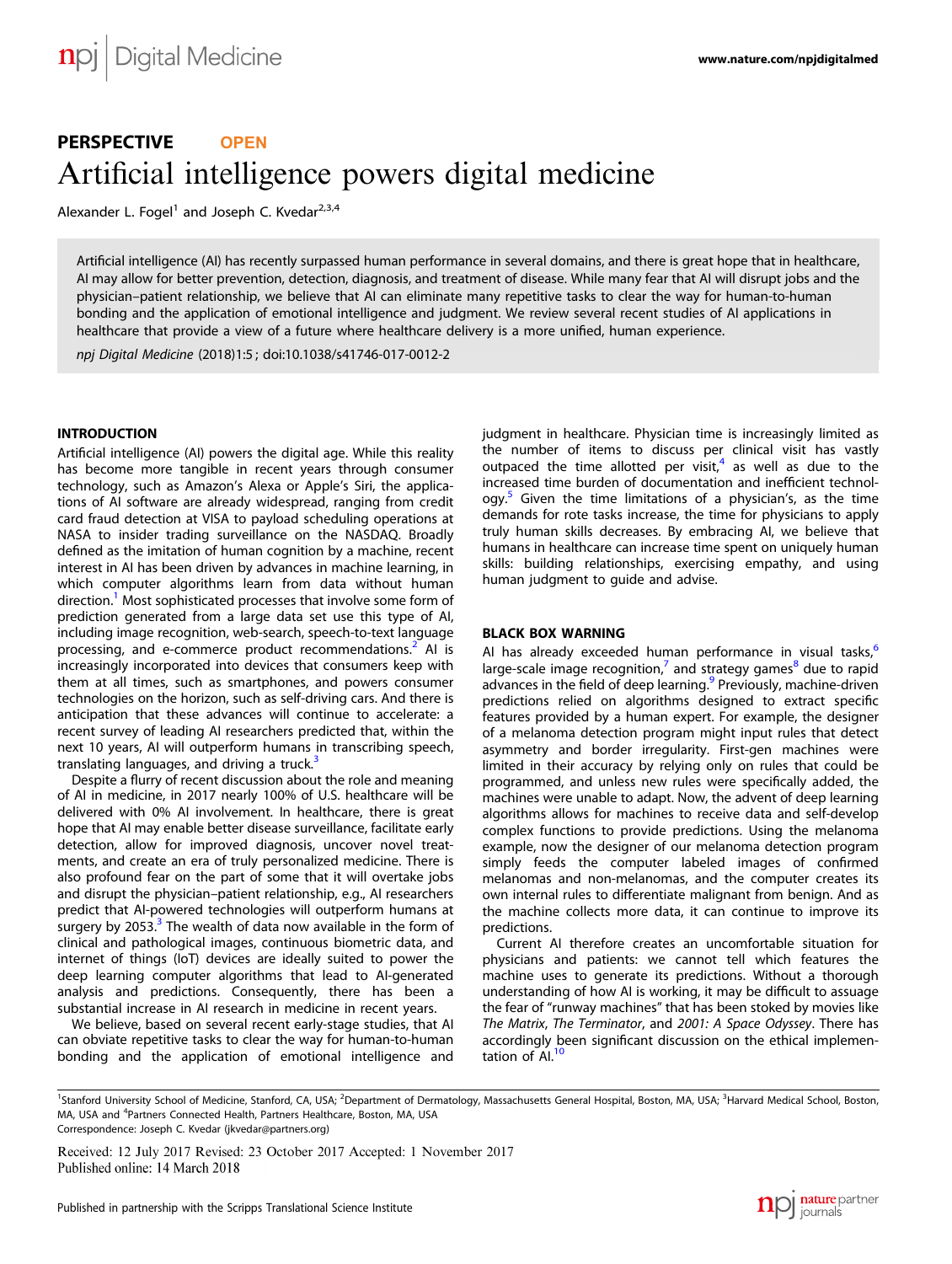Regardless, it will quickly become clear that AI can equal or outperform humans at simple, repetitive tasks. And the simpler or more helpful the task—for example an AI system that can largely automate electronic medical record documentation—the easier it will be to allow these technologies into the clinic. Physicians by and large don't enjoy repetitive, rote tasks—they enjoy the application of reason and judgment to complex problems in order to help patients. Rather than take over, we believe that these systems may take on much of the unpleasant work of healthcare.

## A lens into the future

2

Much of the recent interest in AI-enabled medical care comes from other fields, such as consumer products, or activities in healthcare that do not involve patient care, such as marketing. Studies of AI in healthcare are early: most are pre-clinical, small, or test AI technology in artificial environments that would be difficult to replicate in real-world clinical settings. However, these studies provide a lens into the future of how AI technologies might be incorporated clinically. Because of its ability to collect and analyze vast quantities of data, as well as the greater speed at which diagnosis will occur, we believe that AI enables a less fragmented, more human experience. While rigorous validation and clinical testing is still needed for all AI technologies in healthcare, here we describe several of the most promising studies.

#### Skin cancer screening

Skin cancers are the most common human cancers, totaling 5.4 million new cases and more than 10,000 deaths each year in the  $U.S.<sup>11</sup>$  $U.S.<sup>11</sup>$  $U.S.<sup>11</sup>$  As visible malignancies, early detection is not only possible but critical: for example, melanoma 5-year survival drops from more than 99 to 14% based on earliest vs. latest stage detection.<sup>[12](#page-2-0)</sup> Performing a skin exam to check for cancer is a difficult and timeconsuming task, and requires dermatologist expertize that is already in significant shortage.<sup>[13](#page-2-0)</sup>

In 2017, Esteva and Colleagues created a deep convoluted neural network that was able to differentiate images of malignant and benign skin lesions with performance comparable to a panel of board-certified U.S. dermatologists.<sup>[12](#page-2-0)</sup> The authors trained their neural network with a dataset of hundreds of thousands of images from physician-curated open access dermatology datasets and data from Stanford Hospital. After training, the computer was tested against 21 dermatologists on images of skin lesions for pathology-confirmed melanoma and non-melanoma skin cancer, as well as dermatoscopic images of pathology-conformed melanoma. In a test of sensitivity and specificity, the computer outperformed the average dermatologist in the test, and generated AUC values between 0.91 and 0.96.

While significantly more work remains to be done in terms of clinical validation, the implications of this technology's ability to aid dermatologists, augment the scope of primary care practice, and expand access to care in regions without access to dermatologistlevel skin cancer screenings are profound. While this technology was deployed on specially prepared images rather than real-life clinical settings, one can imagine its use on mobile devices or in clinical settings in the near future. By reducing the time to perform a clinical visit, future iterations of this technology may enable dermatologists to spend even more time with patients to develop human-to-human bonds of trust, and using judgment to create treatment and prevention plans that match patient goals.

## Diabetic retinopathy

Diabetes affects 29.1 million Americans, and the cost of caring for these individuals is \$245 billion annually.<sup>[14](#page-2-0)</sup> Given that another 86 million Americans have pre-diabetes, which confers a high likelihood of diabetes development in the future, there is significant concern as to how to manage this growing epidemic.<sup>[14](#page-2-0)</sup> Eye care is critical, as 28.5% of U.S. diabetics have diabetic retinopathy, which can lead to blindness.<sup>[15](#page-2-0)</sup> Screening involves a dilated eye exam 1–2 times annually, with referral to an ophthalmologist if retinopathy is graded as moderate or worse or if macular edema is observed.<sup>[16](#page-2-0)</sup> While in-person dilated eye exams are performed, retinal photography with manual interpretation is a well-established screening method.

In 2016, Gulshan et al. developed a deep neural network to evaluate images for diabetic retinopathy.<sup>[17](#page-2-0)</sup> The computer was trained using 128,175 images previously evaluated by a panel of 54 board-certified U.S. ophthalmologists and senior ophthalmology residents. It was then tested on two data sets consisting of 9963 and 1748 images previously classified by 7 board-certified U. S. ophthalmologists with highest rates of self-consistency from the previous panel. The computer achieved an AUC of 0.97–0.99 for detecting referable diabetic retinopathy.

Given that much of diabetic retinopathy screening is already performed on images reviewed remotely, this technology has the potential to increase the speed and accuracy of retinopathy screening to the point-of-care, and may allow for increased access to care as well as early detection and treatment. However, the computer was not tested against human retinopathy screeners and did not evaluate for features of other diseases, such as macular degeneration or glaucoma, that are assessed by manual retinopathy screening programs.

While the use of this technology appears simply to eliminate human work, it appears to us more likely that a future with automated retinopathy screening will re-direct the work of human eye specialists from grading images to managing the greater volume of person-to-person care produced by more widespread screening. The application of human judgment to help diabetic patients improve their eye health—the ultimate goal of screening for diabetic retinopathy—will become a more critical task for humans to perform.

#### Medication adherence

Medication adherence is a significant issue given concerns about healthcare outcomes and rising healthcare costs. Medication nonadherence contributes to 125,000 deaths accounts for more than \$100 billion in healthcare costs each year.<sup>[18](#page-2-0)–[20](#page-2-0)</sup> Research indicates that about half of prescriptions are not taken as directed and 20-30% are never filled. $18$ 

A major goal of the digital medicine community is to increase medication adherence. In 2017, Labovitz et al. used a smartphone deployment of an AI platform to measure adherence in patients on direct oral anticoagulants.<sup>[21](#page-3-0)</sup> While this class of medications has reduced the frequency of laboratory monitoring needed for earlier generations of anticoagulants, such as warfarin, they have placed more self-monitoring burden on patients, and it is more difficult for physicians to detect suboptimal adherence. The authors used a neural network computer vision algorithm using the smartphone's camera to visually identify the patient, the drug and confirm ingestion, and then correlated these results with pill counts and plasma sampling in both the AI monitoring and unmonitored control group. Over the course of 12 weeks in 28 patients, the authors found that adherence was 100% in the intervention group compared with 50% in the control group. Results from a larger, more robust studies are needed to determine whether this substantial improvement in adherence can be maintained.

Furthermore, adherence is a critical part of clinical trials, which currently use a combination of indirect measures such as pill counts and self-reported data that are known to contain inaccuracies and biases. In a 2017 study, Bain and Colleagues assessed the use of an AI platform deployed on a smartphone to assess adherence in a phase II clinical trial of the α7 nicotinic receptor agonist (ABT-126) in patients with schizophrenia. $^{22}$  $^{22}$  $^{22}$  Their platform used a neural network computer vision algorithm using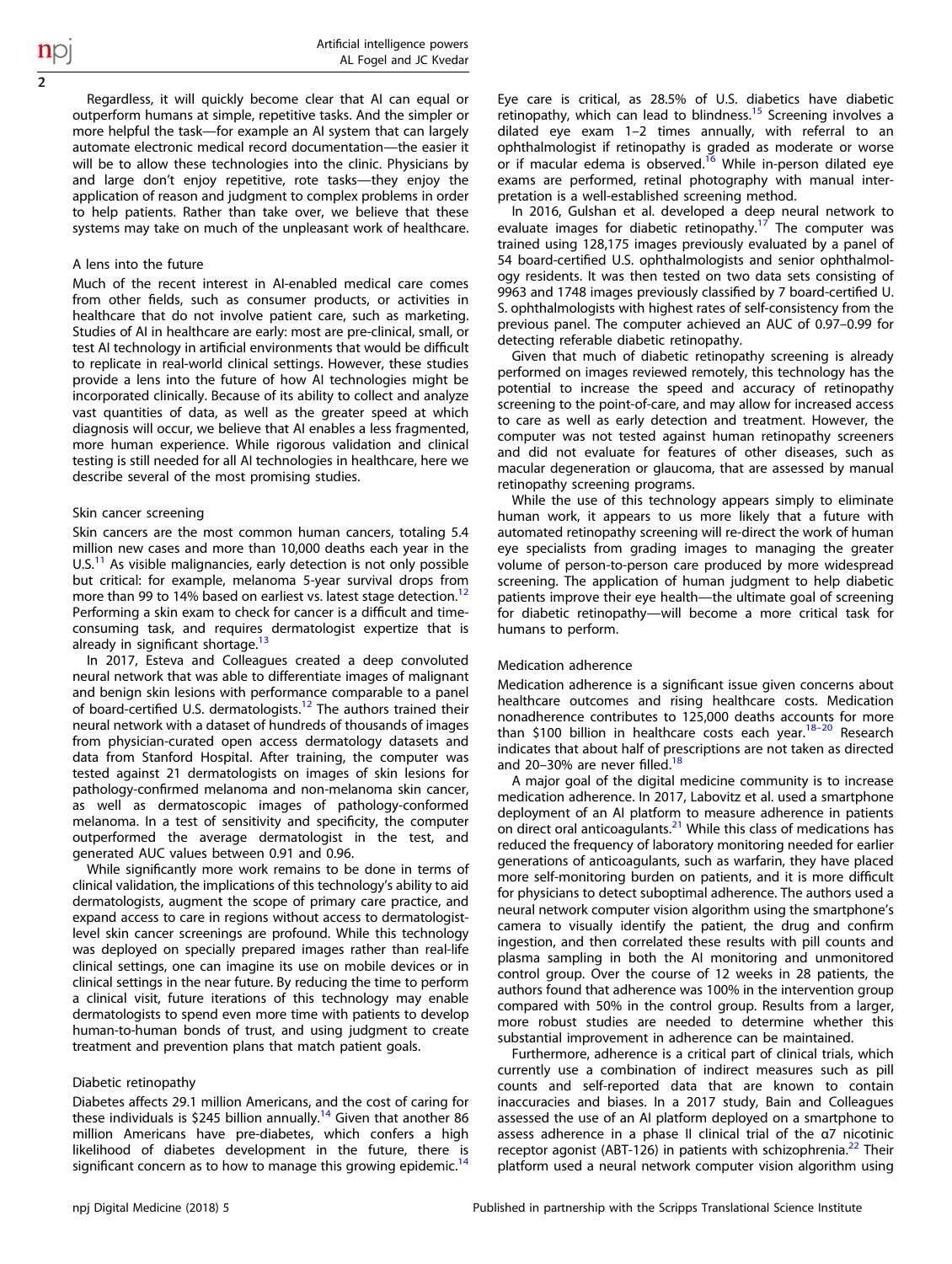<span id="page-2-0"></span>the smartphone's camera to visually identify the patient, the drug and confirm ingestion. The results were then correlated with pharmacokinetic adherence data for 24 weeks. Adherence in the AI group was 17.9% higher than standard-of-care modified directly observed therapy protocol. The study also found that the AI platform used was able to detect non-adherence more quickly and better predict future non-adherence than were conventional methods. Though these results are from a non-randomized small sample  $(n = 53)$ , it is easy to imagine AI could be deployed to assess medication usage in a broad range of settings, ranging from opted-in patient homes to clinical trials to infectious disease treatment protocols.

Currently, ascertaining medication adherence and the components that affect it is difficult for physicians: a recommendation for a patient goes in, many changing variables affect the process, and the output is typically a patient's subjective estimate of adherence. With an AI-enabled accurate understanding of a patient's medication adherence, a physician can spend more with the patient getting to the heart of issues that affect the patient's individual adherence. Using judgment and emotional intelligence, the physician and patient can then develop strategies that work within the patient's life to optimize adherence.

## AI-ENABLED HUMANS

While there are many details to be worked out as AI enters healthcare—whether robust studies determine that AI-enabled care is safe and effective, who is allowed to use or interpret the technology, how AI integrates into evolving clinical care models, whether machine-generated results need to be confirmed by a physician, how will the technology fit into reimbursement systems, and who is at fault in the case of errors to name a few —the above examples hint at a future where healthcare delivery is a more seamless, personalized experience. Our hope is that this future will also allow physicians to focus on what led most of us to the field in the first place: focusing our work on other human beings, understanding their circumstances, developing bonds, and serving as a trusted advisor.

With these considerations in mind, we recommend the following in thinking about AI in healthcare:

- Patient care comes first. It seems obvious, but the primary question in thinking about AI should be "will this improve the health of patients". Patient care is the paramount goal in healthcare, and is more important than any other consideration, including income, jobs, stability, control, etc. But if a smart machine can achieve longer, healthier lives for patients, it should, and by enabling it to do so you are helping your patients. Don't end up on the wrong side of history by fighting against improvements in patient outcomes.
- Embrace change. Working with, rather than against, technology will best enable it to develop in ways that are complementary to our fields. Each generation for the last 100 years has had a visceral fear that automation would replace jobs. And yet, as it does so, new jobs emerge. In healthcare, this may mean radical changes to existing fields.<sup>[23](#page-3-0)</sup> Active participants in the evolution of AI by stakeholders patients, physicians, researchers, government and industry—is the best way to ensure these technologies are working to improve patient care, streamline clinical workflow, and enhance the healthcare experience.
- And especially for physicians: invest in your human abilities. Honestly evaluate the strengths and weaknesses in your interpersonal skills and judgment. Can you read people's emotions? Do you easily develop trust with others? How good are you at motiving people? Medical schools, residency programs, and continuing medical education should look closely at the curriculum of business schools, which teach

evidence-based approaches for honing interpersonal skills.<sup>[24](#page-3-0)</sup> Training and re-training will be critical. Ultimately, individual physicians will need to develop strategies to better empathize, relate to, advise, influence and manage other humans.

#### **CONCLUSION**

As repetitive tasks are automated, humans will be able to focus on the tasks that are uniquely human: building relationships, exercising empathy, and using human judgment to guide and advise. Perhaps AI will enable healthcare to be more human.

#### AUTHOR CONTRIBUTIONS

A.L.F. and J.C.K. jointly developed the concept for the manuscript, had access to all relevant data, wrote the article, and reviewed the final content.

#### ADDITIONAL INFORMATION

Competing interests: Joseph C. Kvedar is an advisor to Claritas Mindsciences, Wave Edge Capital, PureTech, and MD Revolution. The remaining author declares no competing financial interests.

Publisher's note: Springer Nature remains neutral with regard to jurisdictional claims in published maps and institutional affiliations.

#### **REFERENCES**

- 1. Stanford University. One Hundred Year Study onArtificial Intelligence. Online (2015).
- 2. Darcy, A. M., Louie, A. K. & Roberts, L. W. Machine learning and the profession of medicine. JAMA 315, 551 (2016).
- 3. Grace, K., Salvatier, J., Dafoe, A., Zhang, B. & Evans, O. When will AI exceed human performance? Evidence from AI experts. arXiv. Online. (2017).
- 4. Abbo, E. D., Zhang, Q., Zelder, M. & Huang, E. S. The increasing number of clinical items addressed during the time of adult primary care visits. J. Gen. Intern. Med. 23, 2058–2065 (2008).
- 5. Annals of Medicine & Www Annfammed Tethered to the EHR: primary care physician work-load assessment using EHR event log data and time-motion observations. Ann. Fam. Med. 1515, 419–426 (2017).
- 6. Mnih, V. et al. Human-level control through deep reinforcement learning. Nature 518, 529–533 (2015).
- 7. Russakovsky, O. et al. ImageNet large scale visual recognition challenge. Int. J. Comput. Vision 115, 211–252 (2015).
- 8. Silver, D. et al. Mastering the game of Go with deep neural networks and tree search. Nature 529, 484–489 (2016).
- 9. LeCun, Y., Bengio, Y. & Hinton, G. Deep learning. Nature 521, 436–444 (2015).
- 10. Crawford, K. & Calo, R. There is a blind spot in AI research. Nature 538, 311–313 (2016).
- 11. Rogers, H. W., Weinstock, M. A., Feldman, S. R. & Coldiron, B. M. Incidence estimate of nonmelanoma skin cancer (keratinocyte carcinomas) in the U.S. population, 2012. JAMA Dermatol. 151, 1081–1086 (2015).
- 12. Esteva, A. et al. Dermatologist-level classification of skin cancer with deep neural networks. Nature 542, 115–118 (2017).
- 13. Kimball, A. B. & Resneck, J. S. Jr. The US dermatology workforce: a specialty remains in shortage. J. Am. Acad. Dermatol. 59, 741–745 (2008).
- 14. Kvedar, J. C., Fogel, A. L., Elenko, E. & Zohar, D. Digital medicine's March on chronic disease. Nat. Biotechnol. 34, 239–246 (2016).
- 15. Zhang, X. et al. Prevalence of diabetic retinopathy in the United States, 2005- 2008. JAMA 304, 649–656 (2010).
- 16. Abramoff, M. D. et al. Automated analysis of retinal images for detection of referable diabetic retinopathy. JAMA Ophthalmol. 131, 351–357 (2013).
- 17. Gulshan, V. et al. Development and validation of a deep learning algorithm for detection of diabetic retinopathy in retinal fundus photographs. JAMA 316, 2402–2410 (2016).
- 18. Viswanathan, M. et al. Interventions to improve adherence to self-administered medications for chronic diseases in the United States: a systematic review. Ann. Intern. Med. 157, 785–795 (2012).
- 19. Osterberg, L. & Blaschke, T. Adherence to medication. N. Engl. J. Med. 353, 487–497 (2005).
- 20. Iuga, A. O. & McGuire, M. J. Adherence and health care costs. Risk Manage Health Policy 7, 35–44 (2014).